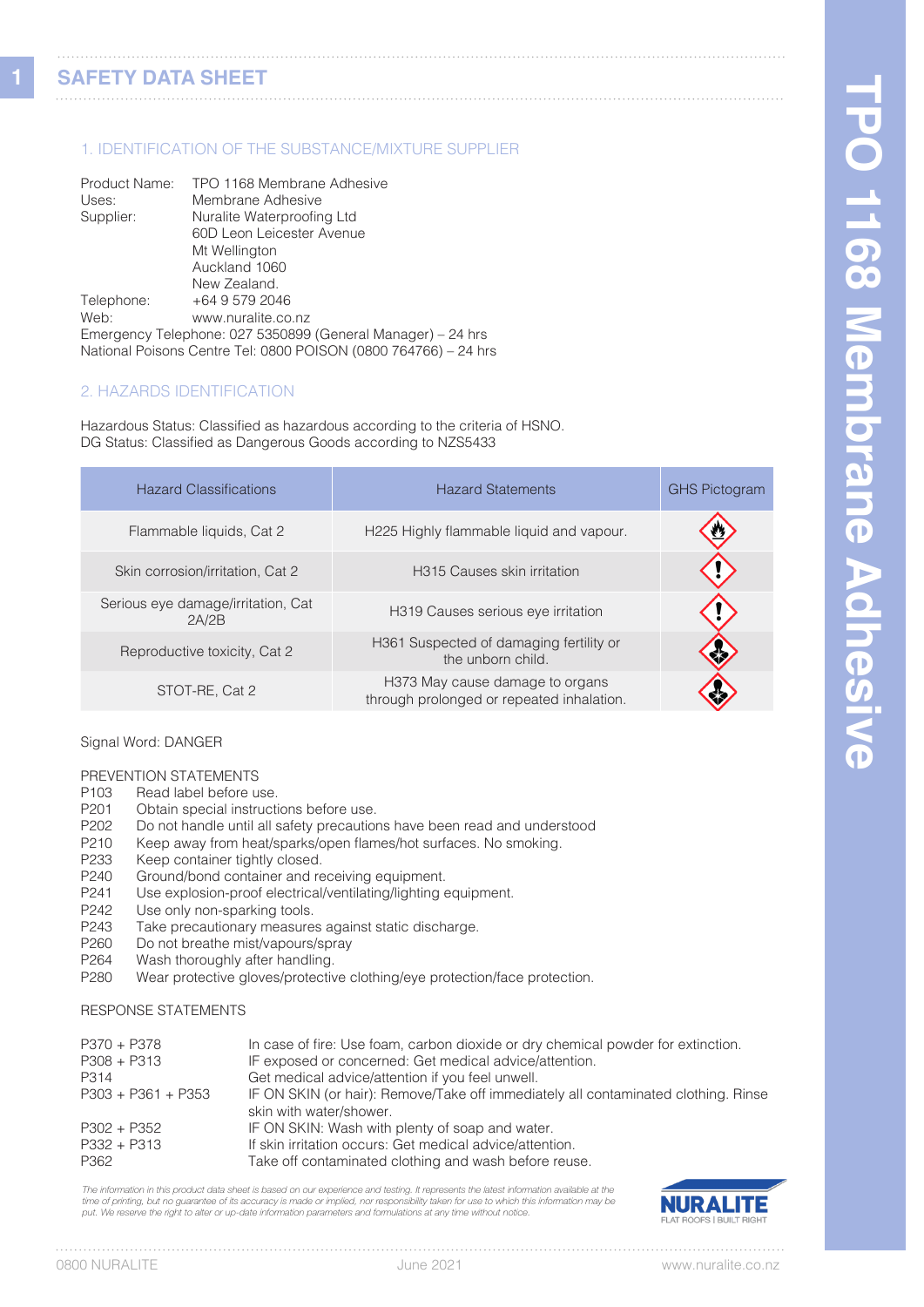# **SAFETY DATA SHEET**

**2**

| $P305 + P351 + P338$ | IF IN EYES: Rinse cautiously with water for several minutes. Remove contact lenses, if present |
|----------------------|------------------------------------------------------------------------------------------------|
|                      | and easy to do. Continue rinsing.                                                              |
| P337 + P313          | If eye irritation persists: Get medical advice/attention.                                      |
|                      |                                                                                                |

#### STORAGE STATEMENTS<br>P405 P405 Store locked up.<br>
P403 + P235 Store in a well-ve Store in a well-ventilated place. Keep cool

## DISPOSAL STATEMENTS<br>P501 Do not let this pro

Do not let this product enter the environment. Do not dispose of in waterways or sewers. Dispose of this material and its container as hazardous waste, via a licensed facility. See local council for disposal/recycling information.

## 3. COMPOSITION/INFORMATION ON INGREDIENTS

| <b>Chemical Entity</b>                 | <b>CAS Number</b> | Proportion %w/w |
|----------------------------------------|-------------------|-----------------|
| benzene, 1-chloro-4-(trifluoromethyl)- | $98 - 56 - 6$     | 60-80           |
| toluene                                | 108-88-3          | $1 - 10$        |
| methyl acetate                         | $79 - 20 - 9$     | $1 - 10$        |
|                                        |                   |                 |

Other ingredients: Non-hazardous or below the hazardous threshold – to 100%

## 4. FIRST AID MEASURES

| Swallowed           | If swallowed do NOT induce vomiting. Give water to drink. Get medical attention if<br>symptoms occur.                                                       |
|---------------------|-------------------------------------------------------------------------------------------------------------------------------------------------------------|
| Inhaled             | If inhaled, move the victim to fresh air immediately. Begin artificial respiration if<br>breathing has stopped. Obtain medical attention if symptoms occur. |
| Eye Contact         | If splashed in the eyes, wash out immediately with water. Obtain medical<br>attention if irritation occurs.                                                 |
| <b>Skin Contact</b> | If skin or hair contact occurs, remove contaminated clothing and flush skin and<br>hair with running water. Get medical attention if symptoms occur.        |
| Further Information | For advice contact the National Poisons Centre – 0800 POISON (0800 764 766)<br>- or a doctor, immediately.                                                  |

### 5. FIRE-FIGHTING MEASURES.

| Suitable extinguishing media<br>Unsuitable extinguishing media | In case of fire, use water spray (fog), sand, dry chemical or CO2.<br>High volume water jet.                                                                                                                              |
|----------------------------------------------------------------|---------------------------------------------------------------------------------------------------------------------------------------------------------------------------------------------------------------------------|
| Hazards from the substance                                     | In a fire or if heated, a pressure increase will occur and the container may                                                                                                                                              |
|                                                                | burst.                                                                                                                                                                                                                    |
| Hazardous combustion products                                  | Decomposition products may inclde:                                                                                                                                                                                        |
|                                                                | Carbon oxides, Nitrogen oxides, Fluorine compounds.                                                                                                                                                                       |
| Special precautions for fire-fighters                          | Promptly isolate the scene by removing all persons from the vicinity of the<br>incident if there is a fire. No action shall be taken involving any personal risk<br>or without suitable training.                         |
|                                                                | Special protective equipment for fire-fighters Fire-fighters should wear appropriate protective equipment and self-<br>contained breathing apparatus (SCBA) with a full face-piece operated in<br>positive pressure mode. |

#### 6. ACCIDENTAL RELEASE MEASURES.

| Personal precautions      | Wear appropriate Personal Protective Equipment (see section 8). Provide<br>adequate ventilation.                                                                                                                                |
|---------------------------|---------------------------------------------------------------------------------------------------------------------------------------------------------------------------------------------------------------------------------|
| Environmental precautions | Avoid dispersal of spilt material and runoff and contact with soil, waterways, drains<br>and sewers. Inform the relevant authorities if the product has caused                                                                  |
| Spill                     | environmental pollution (sewers, waterways, soil or air).<br>Contain spillage, soak up with non-combustible absorbent material, (e.g. sand,<br>earth, diatomaceous earth, vermiculite) and transfer to a container for disposal |

The information in this product data sheet is based on our experience and testing. It represents the latest information available at the time of printing, but no guarantee of its accuracy is made or implied, nor responsibility taken for use to which this information may be<br>put. We reserve the right to alter or up-date information parameters and formulations



 $1.1.1.1$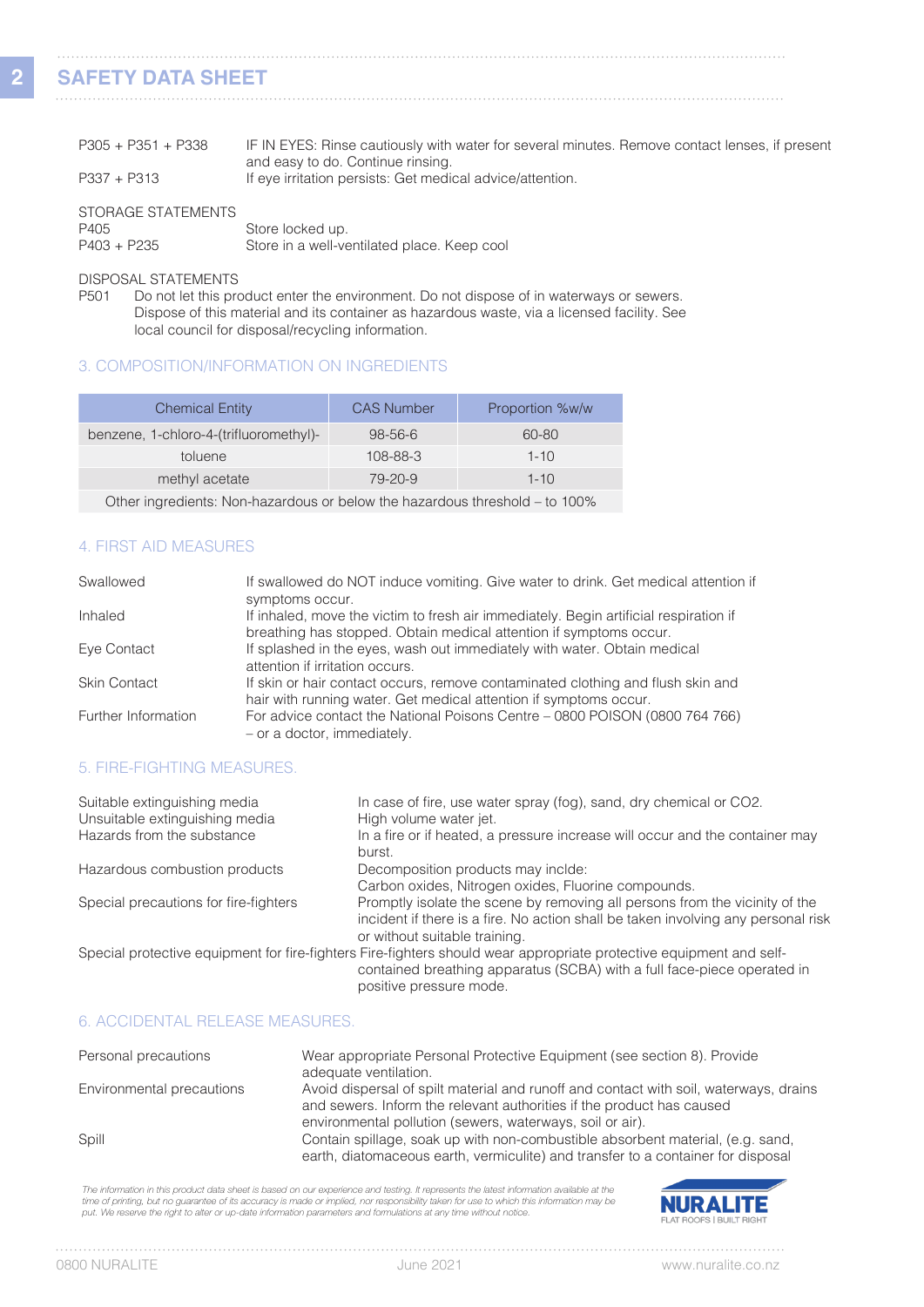according to local / national regulations (see section 13). Keep in suitable, closed containers for disposal.

#### 7. HANDLING AND STORAGE.

Handling Do not spray on a naked flame or any incandescent material. Take necessary action to avoid static electricity discharge (which might cause ignition of organic vapours). Use only explosion-proof equipment. Keep away from open flames, hot surfaces and sources of ignition. Avoid formation of aerosol. Do not breathe vapours/dust. Avoid exposure - obtain special instructions before use. Avoid contact with skin and eyes. For personal protection see section 8. Smoking, eating and drinking should be prohibited in the application area. Take precautionary measures against static discharges. Provide sufficient air exchange and/or exhaust in work rooms. Open drum carefully as content may be under pressure. Dispose of rinse water in accordance with local and national regulations. Storage Mo smoking. Keep container tightly closed in a dry and well-ventilated place. Containers which are opened must be carefully resealed and kept upright to prevent leakage. Observe

 label precautions. Electrical installations / working materials must comply with the technological safety standards.

### 8. EXPOSURE CONTROL/PERSONAL PROTECTION

| Product/Ingredient | WES/TWA          | <b>WES/STEL</b>  | Reference |
|--------------------|------------------|------------------|-----------|
| Toluene            | 50ppm, 108mg/m3  |                  | NZ-WES    |
| Methyl Acetate     | 200ppm, 606mg/m3 | 250ppm, 757mg/m3 | NZ-WES    |

#### ENGINEERING CONTROLS

General ventilation and local exhaust should be suitable to keep vapour concentrations below WES/TWA. Ventilation equipment should be explosion-proof when operating in flammable zones

#### PERSONAL PROTECTION







Respiratory Wear a vapour respirator. Eyes Wear chemical goggles/face protection. Hands Wear chemical gloves – PVC, Polychlorpropene, Butyl rubber or Nitrile.<br>
Other Wear overalls or dust coat. Use PVC apron when handling large quanti-Wear overalls or dust coat. Use PVC apron when handling large quantities.

#### 9. PHYSICAL AND CHEMICAL PROPERTIES

| <b>PROPERTY</b>         | <b>SPECIFICATION</b> |
|-------------------------|----------------------|
| Physical state          | Liquid               |
| Colour                  | Yellow               |
| Odour                   | Characteristic       |
| рH                      | No data              |
| <b>Boiling Pt</b>       | $>35^{\circ}$ C      |
| Melting Pt              | No data              |
| Flash Pt                | $-10^{\circ}$ C      |
| Explosive properties    | No data              |
| Vapour pressure         | No data              |
| Density                 | 1.24 $q/mL$          |
| <b>Water Solubility</b> | Insoluble            |
| Viscosity, dynamic      | 2,000 - 5,000 mPa.s  |
| Ignition temperature    | No data              |

*The information in this product data sheet is based on our experience and testing. It represents the latest information available at the time of printing, but no guarantee of its accuracy is made or implied, nor responsibility taken for use to which this information may be put. We reserve the right to alter or up-date information parameters and formulations at any time without notice.*

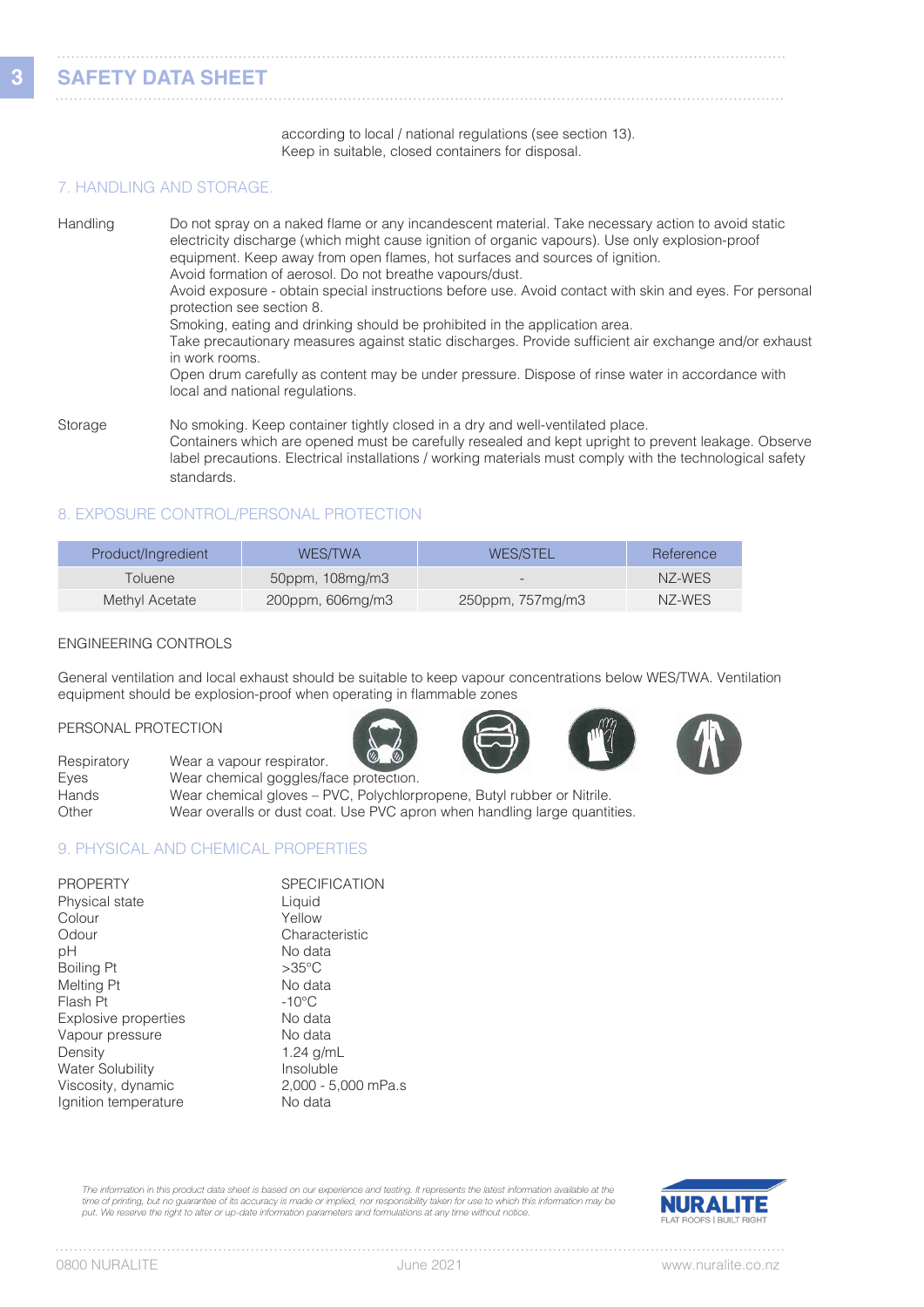**4**

## **SAFETY DATA SHEET**

#### 10. STABILITY AND REACTIVITY

| Stability                          | The product is stable                                                           |
|------------------------------------|---------------------------------------------------------------------------------|
| Possibility of hazardous reactions | Under normal conditions of storage and use, hazardous reactions will not occur. |
| Conditions to avoid                | Contact with ignition sources.                                                  |
| Incompatible materials             | Oxidizing agents.                                                               |
| Hazardous decomposition products   | Under normal conditions of storage and use, hazardous decomposition             |
|                                    | products should not be produced.                                                |

### 11. TOXICOLOGICAL INFORMATION

| Original data sourced from CCID - mixture rules applied |                                                                      |
|---------------------------------------------------------|----------------------------------------------------------------------|
| <b>Acute Oral Toxicity</b>                              | Not Classified                                                       |
| <b>Acute Dermal Toxicity</b>                            | Not Classified                                                       |
| Acute Inhalation Toxicity                               | Not Classified                                                       |
| <b>Acute Aspiration Toxicity</b>                        | Not Classified                                                       |
| Skin Irritancy/Corrosion                                | Causes skin irritation.                                              |
| Eye Irritancy/Corrosion                                 | Causes serious eye irritation.                                       |
| <b>Respiratory Sensitisation</b>                        | Not Classified                                                       |
| <b>Skin Sensitisation</b>                               | Not Classified                                                       |
| Mutagenic                                               | Not Classified                                                       |
| Carcinogenic                                            | Not Classified                                                       |
| Reproductive/Development Toxicity                       | Suspected of damaging fertility or the unborn child.                 |
| STOT-SE                                                 | Not Classified                                                       |
| STOT-RE                                                 | May cause damage to organs through prolonged or repeated inhalation. |
| $T = 1$                                                 |                                                                      |

| TOXICILY D'ALA                         |               |
|----------------------------------------|---------------|
| <b>Product Acute Toxicity Estimate</b> |               |
| ORAL LD50                              | >2000 mg/kg   |
| DERMAL LD50                            | >2000 mg/kg   |
| INHALATION LC50 (vapours)              | $>20$ mg/L/4H |

| Ingredient:    | Oral LD50 mg/kg | Dermal LD50 mg/kg        | Inhalation LC50 mg/L/4H |
|----------------|-----------------|--------------------------|-------------------------|
| Toluene        | 636 - Rat       | $-$                      | 12.5 – Vap - Rat        |
| Methyl Acetate | 3705 - Rabbit   | $\overline{\phantom{0}}$ |                         |

#### 12. ECOLOGICAL INFORMATION

This product is not classified as Ecotoxic according to the criteria of HSNO.

Ecotoxicity Data - CCID

Product/Ingredient Species

Toluene FISH

 SPECIES: Oncorhynchus mykiss Rainbow trout,donaldson trout TYPE OF EXPOSURE: DURATION: 96 hr ENDPOINT: LC50 (Mortality) VALUE: 5.8 mg/

CRUSTACEAN

 ACUTE SPECIES: Daphnia magna (Crustacea) TYPE OF EXPOSURE: DURATION: 48 hr ENDPOINT: EC50 VALUE: 11.5 mg 

The information in this product data sheet is based on our experience and testing. It represents the latest information available at the time of printing, but no guarantee of its accuracy is made or implied, nor responsibility taken for use to which this information may be<br>put. We reserve the right to alter or up-date information parameters and formulations



 $1.1.1.1$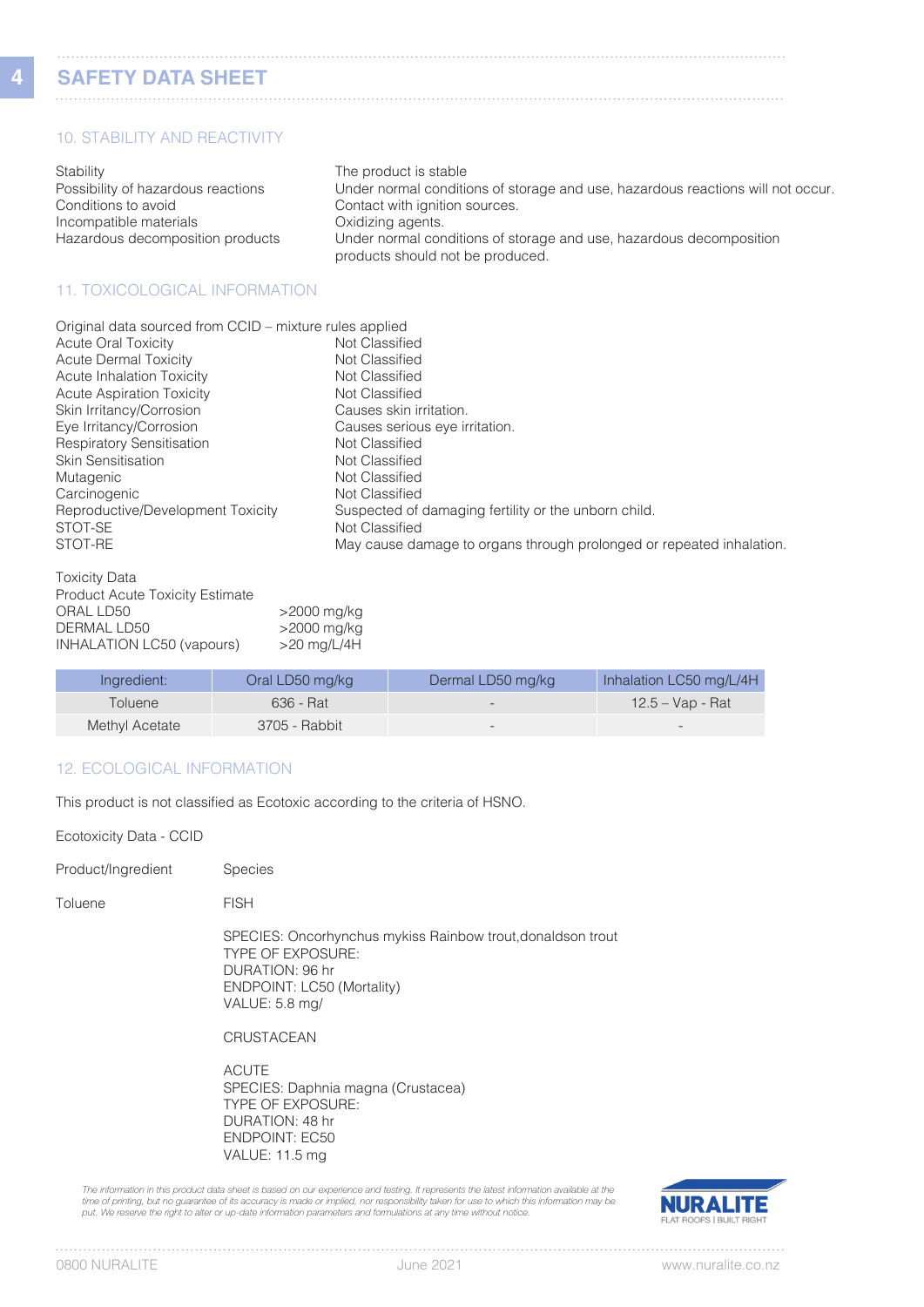#### ALGAL

 SPECIES: Selenastrum capricornutum TYPE OF EXPOSURE: DURATION: 3 day (72 hr) ENDPOINT: EC50 (Growth) VALUE: 12.500mg/L

Toluene Persistence & Degradability Rapidly biodegradable Mobility<br>
Bioaccumulative Potential

Mot bioaccumulative Bioaccumulative Potential Other No data

#### 13. DISPOSAL CONSIDERATION

Do not let this product enter the environment. Do not dispose of in waterways or sewers. Dispose of this material and its container as hazardous waste, via a licensed facility. See local council for disposal/recycling information.

#### 14. TRANSPORTATION INFORMATION

| Regulated for transport: |      | Keep separated from foodstuffs        |
|--------------------------|------|---------------------------------------|
| UN Number:               | 1133 |                                       |
| Proper Shipping Name:    |      | ADHESIVES containing flammable liquid |
| Class:                   | З    |                                       |
| Packing Group:           |      |                                       |
| Hazchem:                 | 3YE  |                                       |
| Marine Pollutant:        | ΝO   |                                       |

#### 15. REGULATORY INFORMATION

Group Standard: HSR002662 Surface Coatings & Colorants - Flammable

#### HSNO CONTROLS

SDS required when any quantity is present in a workplace. At least 2 x 4.5kg powder fire extinguishers required when >250L is present in a workplace. Emergency Response Plan and Secondary Containment required when >1000L is present in a workplace Flammable signage required when >250L is stored. (Class 3.1B /Flammable Liquid, Cat 2) Hazardous Substances Location Compliance Certificate required for:

- >100L (closed containers >5L)
	- >250L (closed containers up to 5L)
	- >50L (open containers)

(Class 3.1B, 3.1C /Flammable Liquid, Cat 2/3) Hazardous Atmosphere Zone required for:

- >100L (closed containers)
	- >25L (decanting)
	- >5L (open occasionally

>1L (open containers in continuous use)<br>Certified Handler: Not Required

| Certified Handler: | Not Required |
|--------------------|--------------|
| Tracking:          | Not Required |

This material is not subject to the following agreements:

• Montreal Protocol (Ozone Depleting Substances)

- The Stockholm Convention (Persistent Organic Pollutants)
- The Rotterdam Convention (Prior Informed Consent)

*The information in this product data sheet is based on our experience and testing. It represents the latest information available at the time of printing, but no guarantee of its accuracy is made or implied, nor responsibility taken for use to which this information may be put. We reserve the right to alter or up-date information parameters and formulations at any time without notice.*